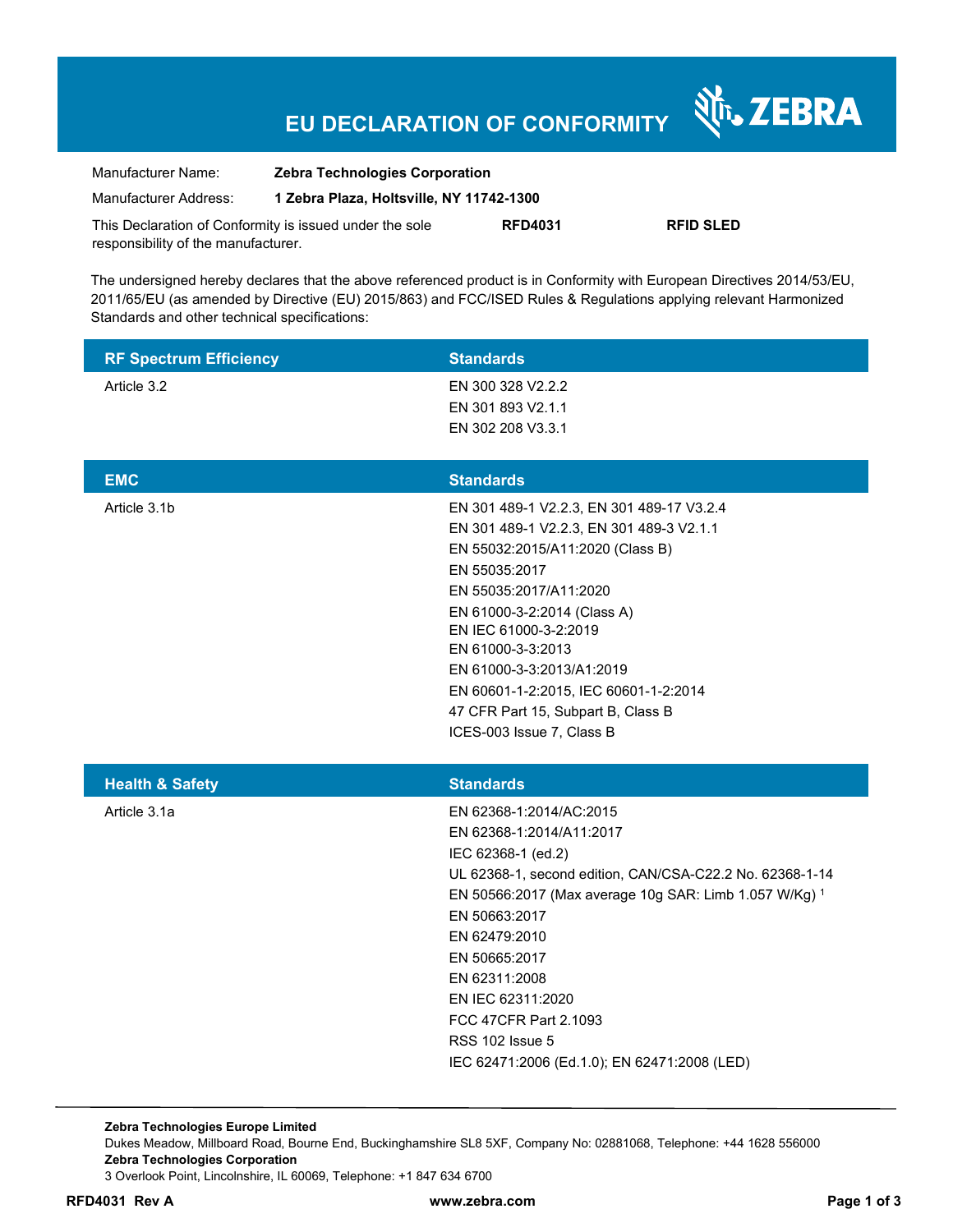### **EU DECLARATION OF CONFORMITY**



**Environmental Standards** 

Restriction of Hazardous Substances (RoHS) EN 50581:2012

EN IEC 63000:2018

With regard to Directive 2014/53/EU, the conformity assessment procedure referred to in Article 17.2(b) and detailed in Annex III has been followed with the involvement of the following Notified Body for Articles 3.1a, 3.1b and 3.2: **CTC advanced GmbH**, Untertürkheimer Str. 6 – 10 66117 Saarbrücken, Germany

EC-Type Examination Certificate number: T818937N-01-TEC

US company representative for FCC Supplier's Declaration of Conformity (47 CFR Part 2.1071 to 2.1077) is Larry Zhou and can be reached at **larry**.zhou@zebra.com.

**Signed on behalf of Zebra Technologies Corporation** 

Place: Bourne End

*(Signature of authorized person)* Date of Affixing the CE Mark: 9 November 2021 Marco Belli Rev: A Alexander Communication of the Communication of the Communication of the Communication of the Communication of the Communication of the Communication of the Communication of the Communication of the Comm Sr. Manager, Regulatory **Date: 9 November 2021** 

**Zebra Technologies Europe Limited**  Dukes Meadow, Millboard Road, Bourne End, Buckinghamshire SL8 5XF, Company No: 02881068, Telephone: +44 1628 556000 **Zebra Technologies Corporation**  3 Overlook Point, Lincolnshire, IL 60069, Telephone: +1 847 634 6700